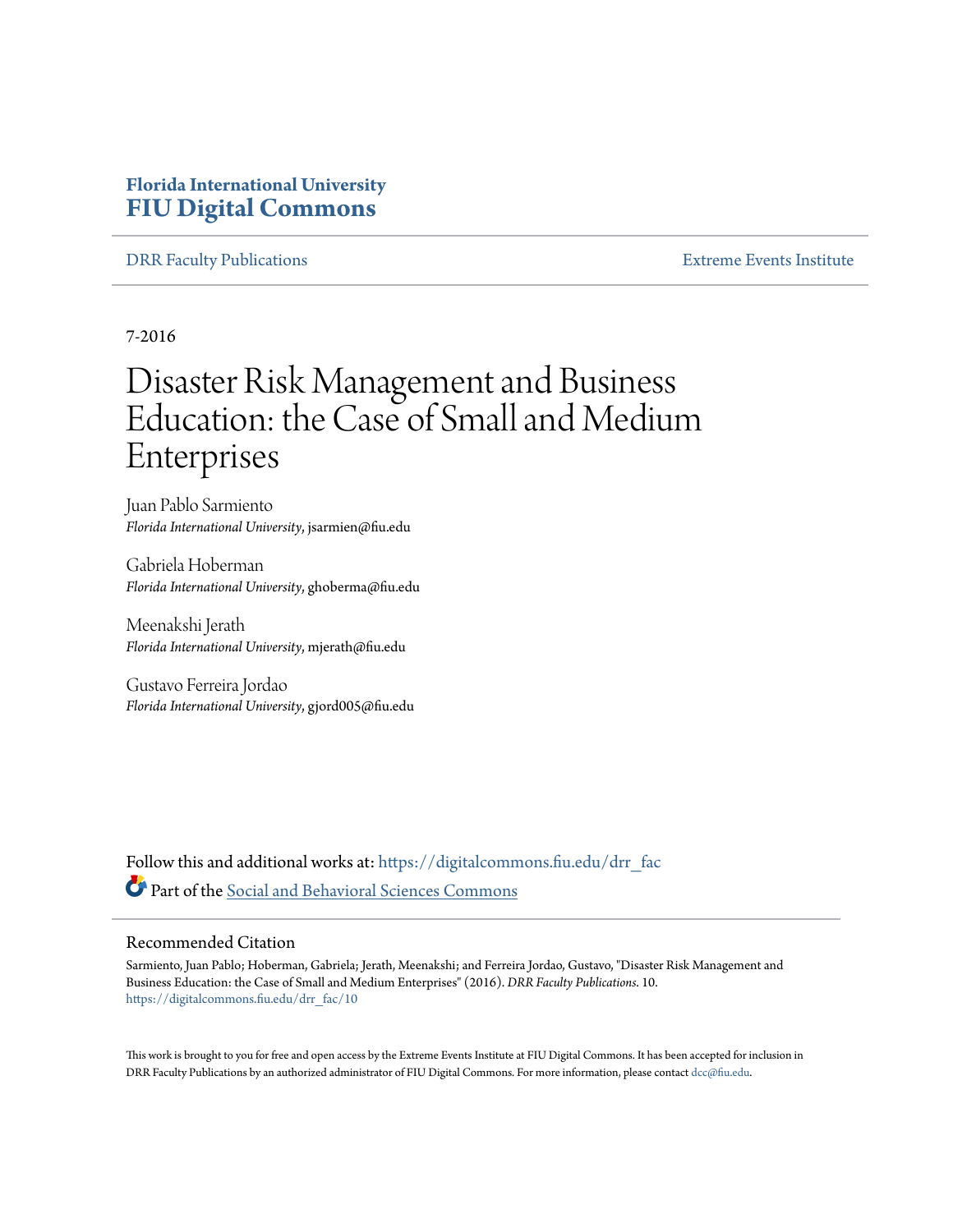

# **AD**-MINISTER

universidad eafit · medellín - colombia · ENERO - JUNIO de 2016 · ISSN 1692-0279 · e-ISSN: 2256-4322

JUAN PABLO

GABRIELA HOBERMAN

MEENAKSHI JERATH

GUSTAVO FERREIRA JORDAO

JEL: L26, M14, Q54

DOI: 10.17230/ad-minister.28.4 www.eafit.edu.co/ad-minister



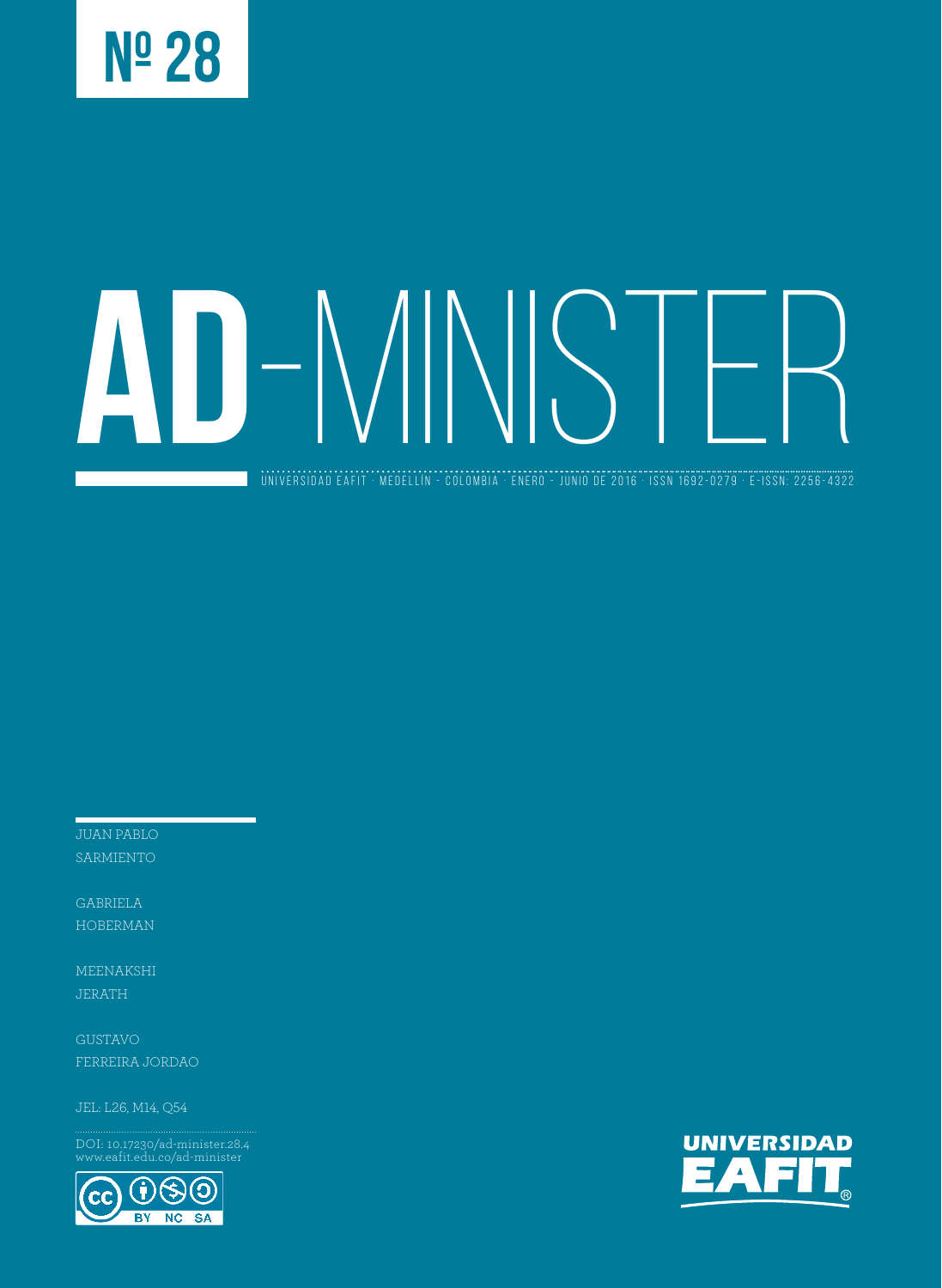# **Disaster Risk Management and Business Education: the Case of Small and Medium Enterprises**

La Gestión del Riesgo de Desastres y la Educación de Negocios: el caso de las pequeñas y medianas empresas

JUAN PABLO SARMIENTO1

GABRIELA HOBERMAN2

MEENAKSHI JERATH3

GUSTAVO FERREIRA JORDAO4

JEL: L26, M14, Q54

Received: 18/03/2016 Modified: 2/06/2016 Accepted:10/06/2016

DOI: 10.17230/ad-minister.28.4 www.eafit.edu.co/ad-minister Creative Commons (CC BY-NC- SA)

#### ABSTRACT

It is safe to say that building disaster resilience by preparing for disasters with a business continuity plan is vital for small business to thrive in the long run. More often than not, small business owners invest large sums of money, time, and resources to make their ventures successful and yet, many of them fail to properly plan and prepare for disaster situations. With this problem in mind, Florida International University (FIU) became the house of the Small Business Development Center (SBDC) and the Extreme Events Institute (EEI). Together, both institutes have collaborated in their mission to spread disaster resilience and business continuity management knowledge and best practices in an accessible way to small businesses in South Florida and Latin America. By developing and disseminating knowledge, processes and best-practices through several activities and channels such as business consulting and business continuity plan elaboration, *Pasantías (Practicums)*, and the Disaster Resilience Toolkit for Small-and-Medium Sized Enterprises, both institutes truly represent FIU's experience with SMEs and its commitment with entrepreneurship and South Florida's community.

#### **KEYWORDS**

Business continuity; business education; disaster resilience; mainstreaming disaster risk reduction; SMEs.

#### **RESUMEN**

Es posible afirmar que la construcción de resiliencia de negocio a través de la preparación para los desastres utilizando un plan de continuidad de negocio es vital para el desarrollo de las pequeñas empresas en el largo plazo. No pocas veces, los dueños de las pequeñas empresas invierten grandes sumas de dinero, tiempo y recursos para hacer exitosos sus emprendimientos y, sin embargo, muchos de ellos fracasan en la apropiada planeación y preparación para las situaciones de desastre. Con este problema en mente, Florida International University (FIU) se convirtió en la casa del Centro de Desarrollo de Pequeñas Empresas (SBDC) y del Instituto de Eventos Extremo (EEI). En conjunto, ambos institutos han colaborado en su misión de difundir el conocimiento y las mejores prácticas en cuanto a resiliencia de desastres y gestión de la continuidad de negocio de una manera accesible a las pequeñas empresas del Sur de la Florida y de América Latina. Por medio del desarrollo y la difusión de conocimiento, procesos y mejores prácticas a través de diferentes actividades y canales, como la consultoría empresarial y la elaboración de planes de continuidad de negocio, Pasantías (Practicums) y del Kit de Herramientas de Resiliencia de Negocio para las Pequeñas y Medianas Empresas, ambos institutos representan verdaderamente la experiencia de FIU con PYME y su compromiso con el empresarismo y la comunidad del Sur de la Florida.

#### PALABRAS CLAVE

Continuidad de negocio, educación de negocios, resiliencia de negocio, incorpración de la reducción del riesgo de desastres; PYME.

4 Florida International University, Miami, U.S.A. E-mail: gjord005@fiu.edu

**73**

**AD**-MINISTER

<sup>1</sup> Florida International University Miami, U.S.A. E-mail: jsarmien@fiu.edu

<sup>2</sup> Florida International University, Miami, U.S.A. E-mail: ghoberma@fiu.edu

<sup>3</sup> Florida International University, Miami, U.S.A. E-mail: mjerath@fiu.edu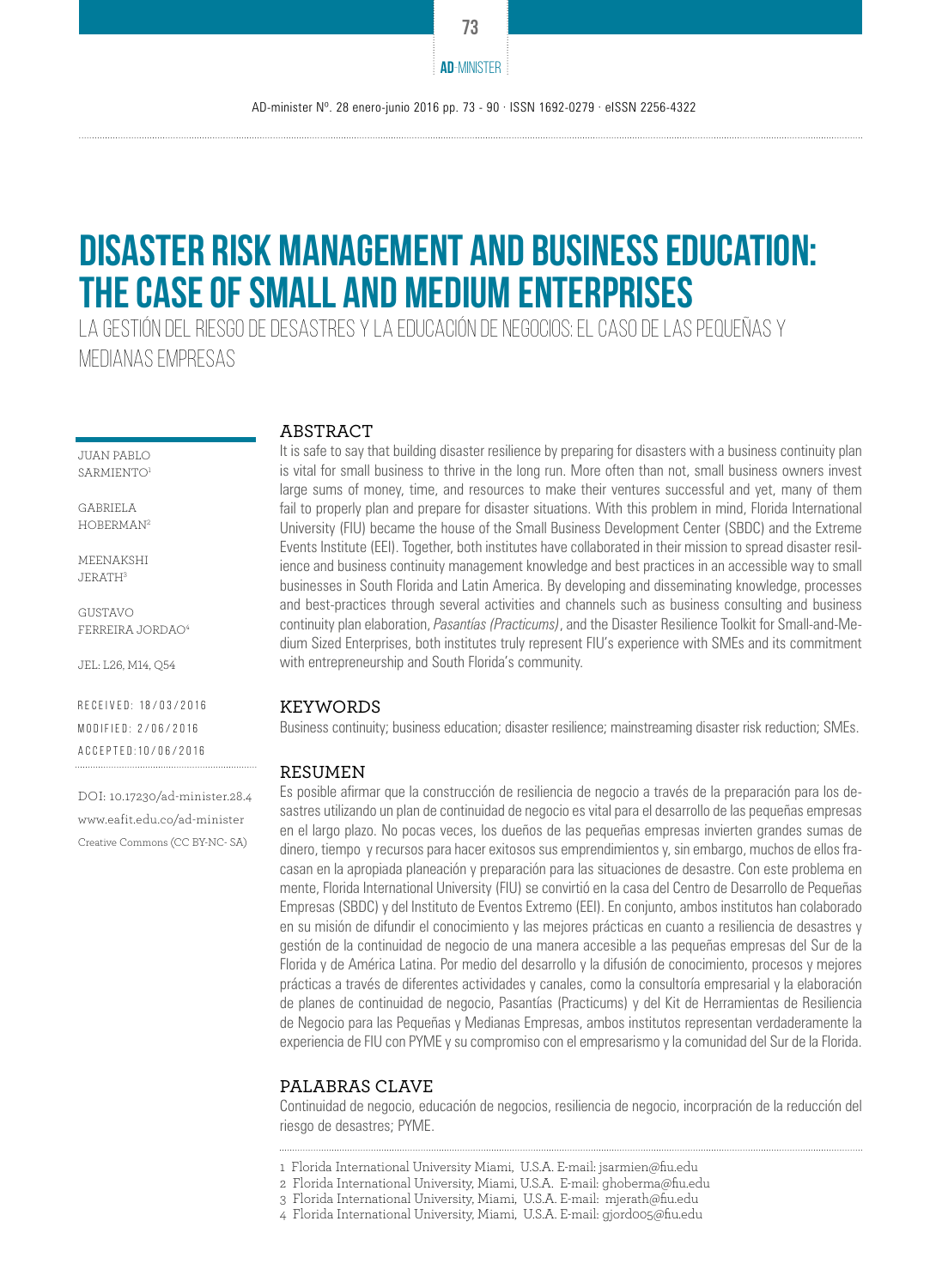#### **AD**-MINISTER

**Juan Pablo Sarmiento · Gabriela Hoberman · Meenakshi Jerath · Gustavo Ferreira Jordao**  Disaster Risk Management and Business Education: the Case of Small and Medium Enterprises

## INTRODUCTION

Even as small business owners invest large sums of money, time and resources to succeed, lack of proper planning and preparation for disaster events often leads to significant losses and failed ventures. This is especially true for the community of small business owners in South Florida where disaster risk is a constant. Florida International University (FIU), cognizant of the needs of South Florida's small business community, made a commitment to promote and support entrepreneurship in South Florida at the time of its inception in 1965. The longstanding relationship continues to thrive until today. In the 1970s, FIU expanded its pledge by reaching out to the Latin American and the Caribbean region as it launched programs and began recruitment with an international focus (Florida International University, 2016b). FIU has since promoted several initiatives and institutes to help spur and develop the entrepreneurial spirit in South Florida, and eventually in the Latin American and Caribbean region.

Along with the need to develop the entrepreneurial spirit in the region, FIU's mission has been to spread the knowledge and best practices in disaster resilience and business continuity management to small businesses in an accessible way. Aligned with this mission, FIU became the house of the Small Business Development Center (SBDC) and the Extreme Events Institute (EEI). The Center collaborates with FIU's College of Business to provide South Florida's entrepreneurs with professional business consulting at no cost, management training, and vital information they need to grow and succeed in a complex and competitive global environment (Florida Small Business Development Center Network, 2016). The Extreme Events Institute, working under the Vice President's Office for Research & Economic Development, embodies FIU's research and applications leadership at the global level in extreme events, reflecting an institutional interest in development and multi-hazard disaster resilience, including disaster risk management, vulnerability reduction, preparedness, emergency response, resilience, and "smart" recovery (Florida International University, 2016a). The EEI brings the latest research on disaster risk for the benefit of the business community, with special emphasis on Small and Medium Enterprises.

## BACKGROUND

While knowledge of disaster resilience and business continuity is commonplace among large business managers, small business owners are often unaware of the costs of not preparing for unexpected events and disasters. In addition, some never get a chance to recover after being affected by such events. According to the Insti-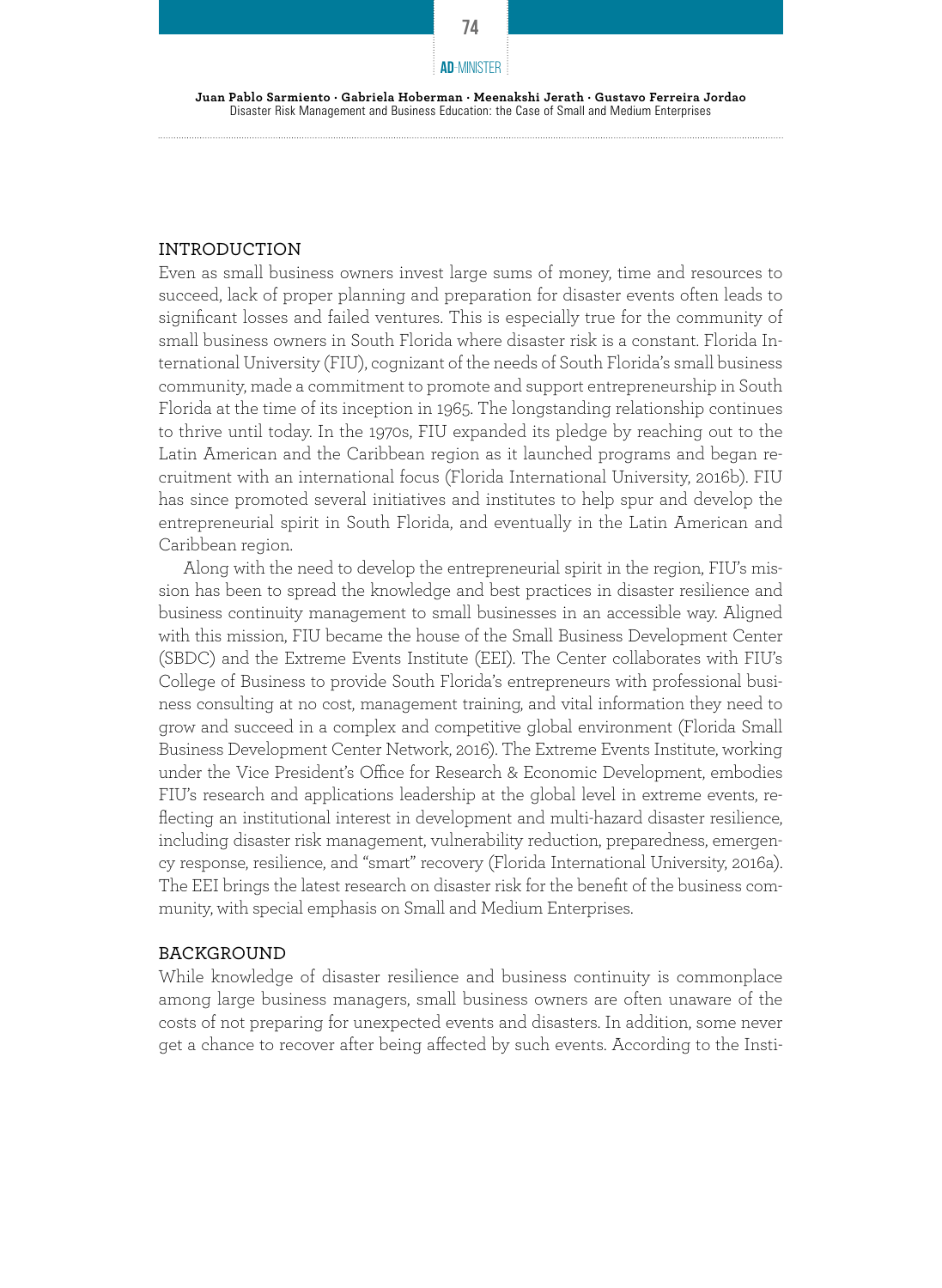

tute for Business and Home Safety study, an estimated 25 percent of small to mid-size businesses do not reopen following a major disaster (U.S. Small Business Administration, 2016). Another study, conducted by the University of Texas, has shown that about 43% of all businesses that experience a catastrophic data loss never reopen, and 51% shut down within two years (Armstrong, 2007).

Furthermore, 80% of companies that do not recover from a disaster within one month are likely to go out of business; 75% of companies without business continuity plans fail within three years of a disaster; companies that aren't able to resume operations within ten days (of a disaster hit) are not likely to survive; and of those businesses that experience a disaster and have no emergency plan, 43% never reopen. Of those that do reopen, only 29% are still operating two years later (HP & Score, 2008). An infographic by the Eastern Kentucky University Department of Safety, Security, and Emergency Management (Eastern Kentucky University, 2016) further informs on the impacts of natural disasters on small businesses (Figure 1).

# DISASTER RISK MANAGEMENT AND BUSINESS EDUCATION: THE CASE OF SMALL AND MEDIUM ENTERPRISES

A study on Private Sector and DRR was led by FIU and supported by USAID/OFDA (Office of U.S. Foreign Disaster Assistance) and the UNISDR (United Nations Office for Disaster Reduction), in collaboration with researchers of the INCAE Business School (Costa Rica), the University of Chile, Ohio University, and York University (Canada). The study was conducted in six cities of the Americas in 2012: Bogotá (Colombia), Miami, FL (United States), San José (Costa Rica), Santiago (Chile), Kingston (Jamaica), and Vancouver (Canada).

With close to 1300 survey responses, the key findings were: (1) 56% of respondents indicated that they do not have a Business Continuity Plan (BCP) in place; (2) 36.5% of businesses considered that BCP is desirable but other priorities take precedence; (3) the lack of protection in private sector is caused not only by financial constraints, but also by the still not well-understood issues of avoidance, competing priorities excuses, narrow decision-making, and concerns over accountability; (4) small businesses show the least progress in establishing business continuity plans (14%), compared to larger businesses (44.9%); (5) there are insufficient incentives for DRR strategies to have practical impacts on business vulnerabilities and lack of resilience; (6) implementing regulations and enforcement mechanisms are weak to non-existent; and (7) little progress has been made in social responsibility and commitment to reducing the vulnerabilities of at risk populations.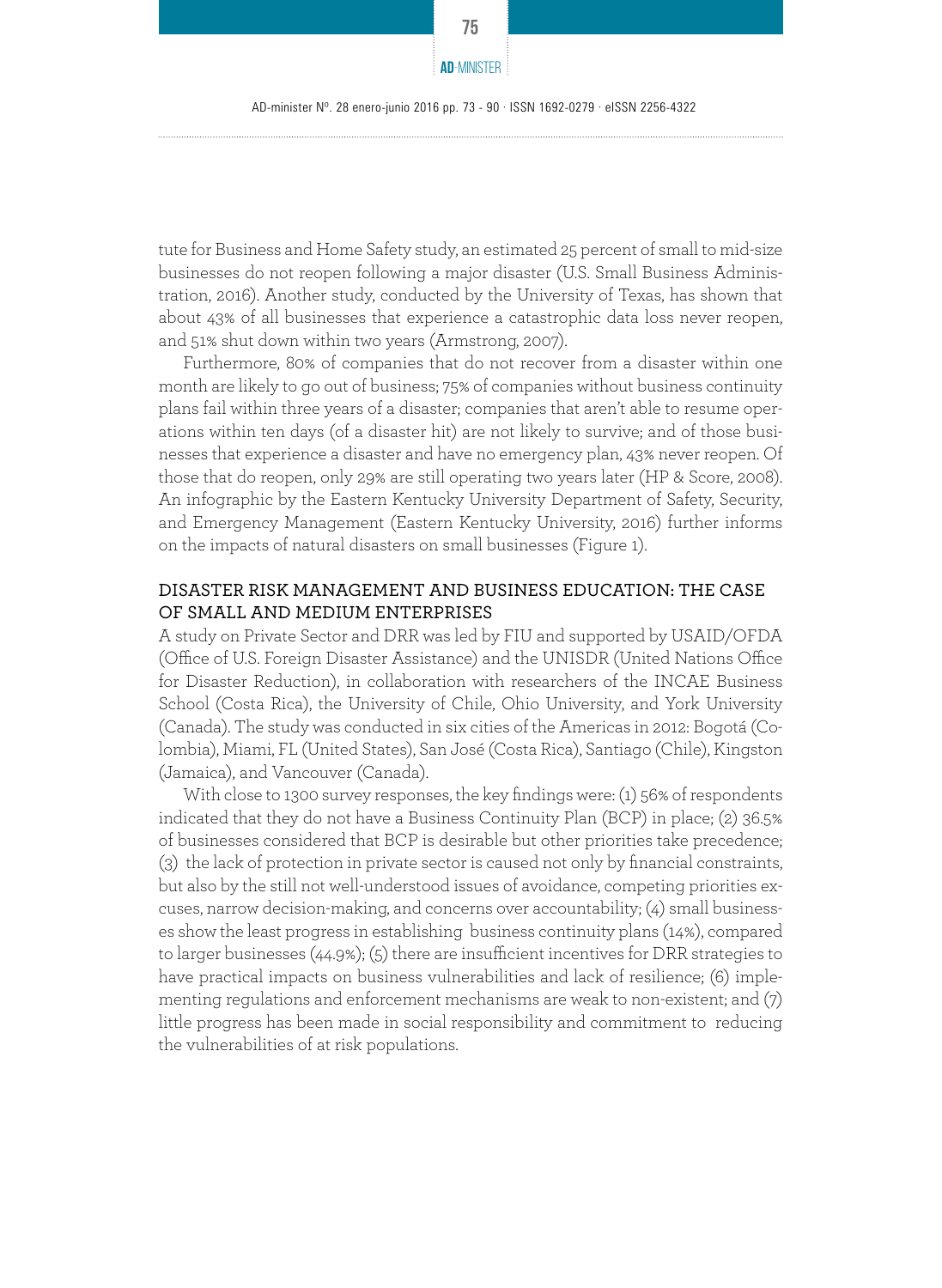#### Box 1: FIU-DRR Program's 2012 study

# Private Sector and Disaster Risk Reduction: The Cases of Bogota, Miami, Kingston, San Jose, Santiago and Vancouver

According to the study conducted by Sarmiento et. al (2013) with business owners from Bogota, Miami, Kingston, San Jose, Santiago, and Vancouver, the events that inspired major concern between managers are power outages (55.1%), followed by damage to facilities, equipment, and inventory (53.7%), and loss of telecommunications (38.2%). Other disruptive events feared by managers are water outages and supply chain disruptions, listed as disruptions of major concern by at least 32% of all sample respondents.

Additionally, the study indicates a correlation between company size and the presence of a business continuity plan. A far greater percentage of respondents from small businesses (those with fewer than 100 employees) indicated that their businesses had no BCM plans (65.8%). In comparison, about 28.7% of respondents from companies with 100 to 499 employees and 23.3% of respondents from companies with 500 or more employees indicated that no plan was currently in place. This highlights the fact small businesses are 59% more vulnerable to hazard and less prepared to build resilience in the aftermath.



#### Companies with business continuity plans

Source: Sarmiento, J.P., Hoberman, G., Ilcheva, M., Asgari, A., Majano, A. M., Poggione, S. and Duran, L.R. 2012. Private Sector and Disaster Risk Reduction: The Cases of Bogota, Miami, Kingston, San Jose, Santiago and Vancouver. Background paper prepared for the 2013 Global Assessment Report on Disaster Risk Reduction. Geneva, Switzerland: UNISDR. http://www. preventionweb.net/gar.

**76**

**AD**-MINISTER

Figure 1: Percentage of companies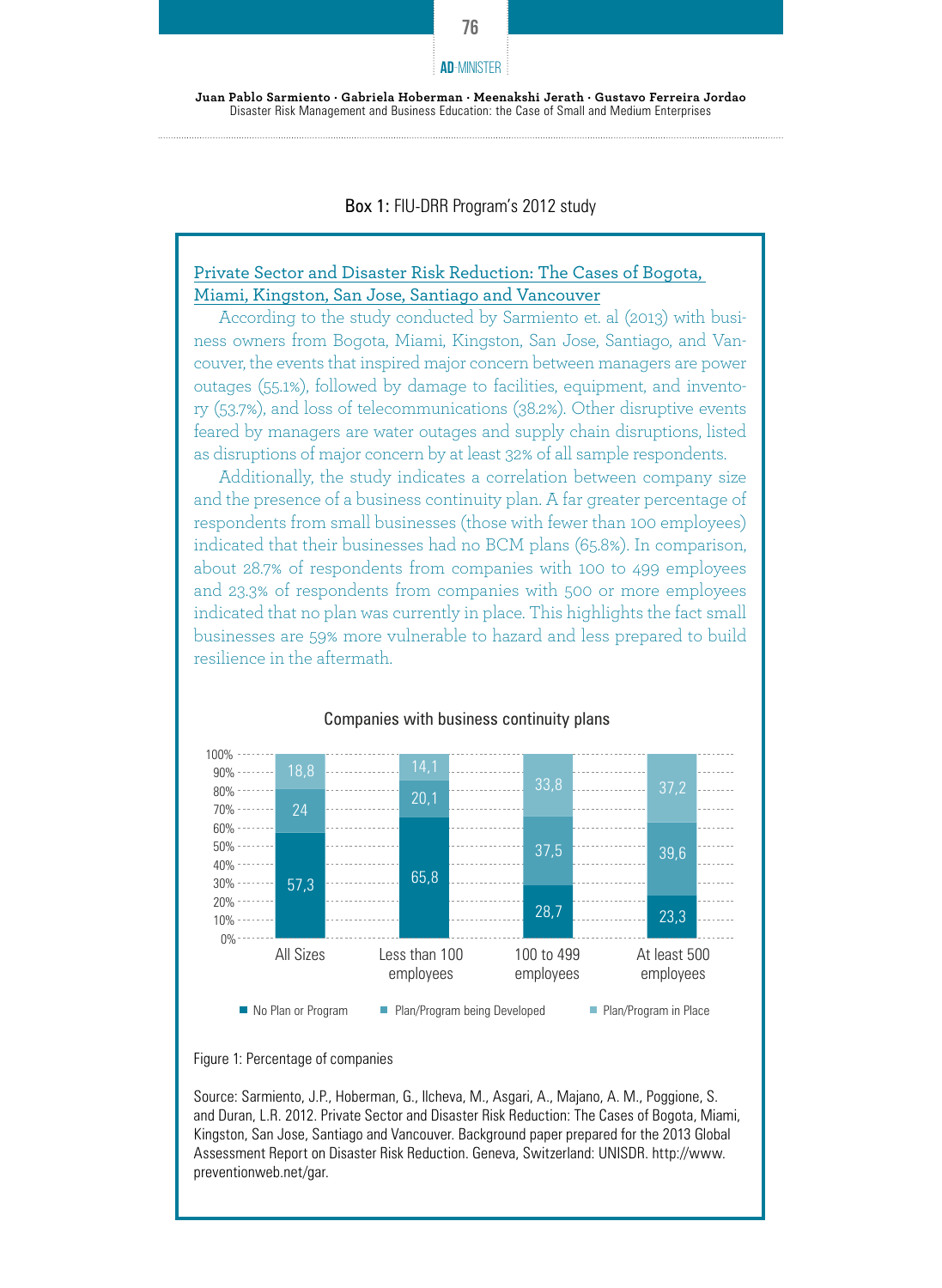A robust body of research has demonstrated the importance of Disaster Resilience and Business Continuity for small businesses. Asgary et al. (2012) highlight the size of a business as the most significant factor on disaster impact on businesses. Some researchers suggest that a smaller business size is a major source of vulnerability to negative disaster outcomes (Alesch, Holly, Mittler & Nagy, 2001), while others argue that smaller businesses suffer disproportionally greater losses than larger businesses (Kroll, Landis, Shen & Stryker 1990). Further research suggests that smaller businesses have fewer resources to plan, respond, and recover from disaster impact (Runyan, 2006), which is in line with data that points that businesses with fledging financial conditions and smaller businesses have less chances of recovering from disaster related losses (Tierney & Dahlhammer, 1997).

Additional research also reflects on the ownership of the business premises as an important predictor that affects the preparedness and recovery. Researchers argue that owning a business facility provides more access to financial resources than renting (Dahlhammer & Tierney, 1996), and that one of the major impediments for small business in preparing for disaster was renting their business facilities (Dahlhammer & D'Souza, 1997). Further corroboration of these findings suggests that owners are more engaged in disaster preparedness than lessees (Asgary et al., 2012).

 It is safe to say that building disaster resilience by preparing for disaster with a business continuity plan is vital for small business to thrive in the long run. More often than not, small business owners invest large sums of money, time, and resources to make their ventures successful and yet, many of them fail to properly plan and prepare for disaster situations (U.S. Small Business Administration, 2016). Possible explanations for this vary, ranging from small business owners' disbelief that a disaster would strike them, prohibitive costs, lack of resources, and general belief that a business continuity plan is not necessary (Hammock, 2015). Figure 3 describes business owners' reasons for not investing in a business continuity plan.



#### Primary Reason for Not having Business Continuity Plan

Figure 2: Primary Reason for Not Having Business Continuity/Crisis Management Plan. Source: Sarmiento et al. 2012.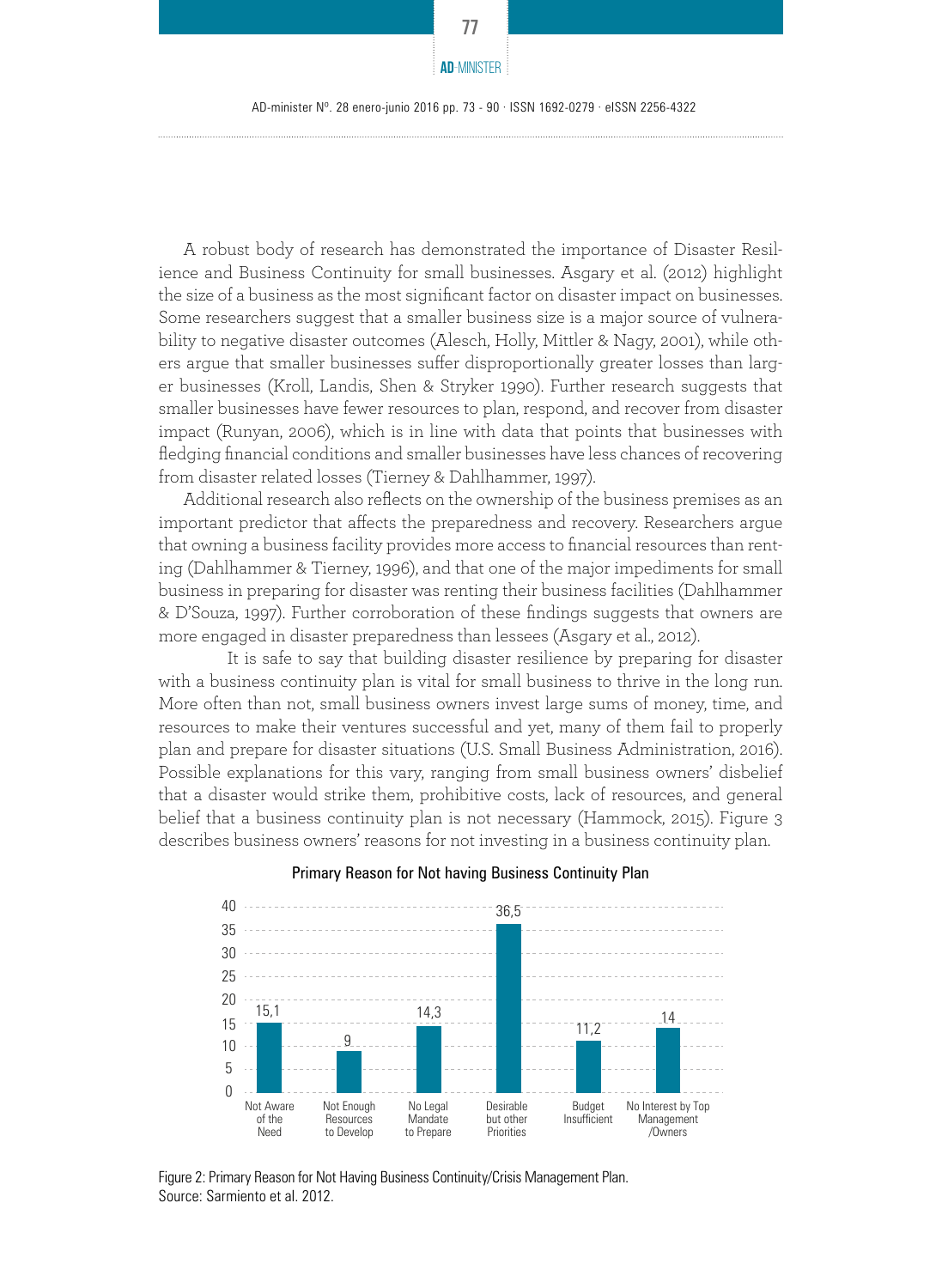Small business owners who claim that a business continuity plan is an unnecessary investment or that is not a high priority project for implementation in their enterprises might not realize the significant benefits reaped from such plans, especially in terms of return in investment (ROI). Many organizations utilize ROI procedures, a formula that measures and compares the tangible benefits of expenditures and discounts with those that are intangible, to quantify financial success of an investment and justify the necessary expenditures. Business continuity management benefits stem from understanding how "intangible" areas can also influence tangible business decisions, and this knowledge may reap relevant ROI results and tangible benefits (Cybulski, 2016).

Therefore, utilizing ROI calculations to make a case for investment in a business continuity management program may understate its real benefits. The complete range of benefits offered by a business continuity plan is only recognized after the planning and implementation processes have been completed (Cybulski, 2016). By understanding a business continuity plan, its objectives and planning components, small business owners can better understand the tangible and intangible benefits derived from it.

#### BUSINESS CONTINUITY PLAN

A business continuity plan can be described as "a set of technical, administrative, and management activities aimed at planning the steps to recover and restore critical business assets after an unforeseen event has impaired corporate functions." (Cremonini & Samarati, 2008, p. 671) The objective of a business continuity management plan is to define all the process, protocols, assets, and benchmarks for an organization to develop plans ensuring the safety of employees, its community and the continuity of time-sensitive operations (Cybulski, 2016). It is also important to highlight that, since unforeseen events can disrupt a business' operation and cause revenues loss, a business continuity plan to resume normal operations is essential not only for the survival of the company, but also for the recovery of the region where the business operates (Savage, 2002).

Scholars argue that business continuity planning originated during the 1970s, when mainframes and network technology gained prominence within business and methods of securing the data from unpredicted events that could undermine them (Cremonini & Samarati, 2008). Nowadays, BCP has evolved together with business models, expanding its focus from technology infrastructure to all the processes and management procedures involved in the continuation of the business in its entirety. The idea is that reducing down-time periods also accelerates recovery and business restoration (Cremonini & Samarati, 2008).

According to Aon Global Risk Consulting, three steps are essential when developing a business plan that is efficient and complies with standards, codes and best practices: 1) the Discovery Phase, which consists of business impact analysis and risk assessment; 2) the Planning Phase, composed of the emergency response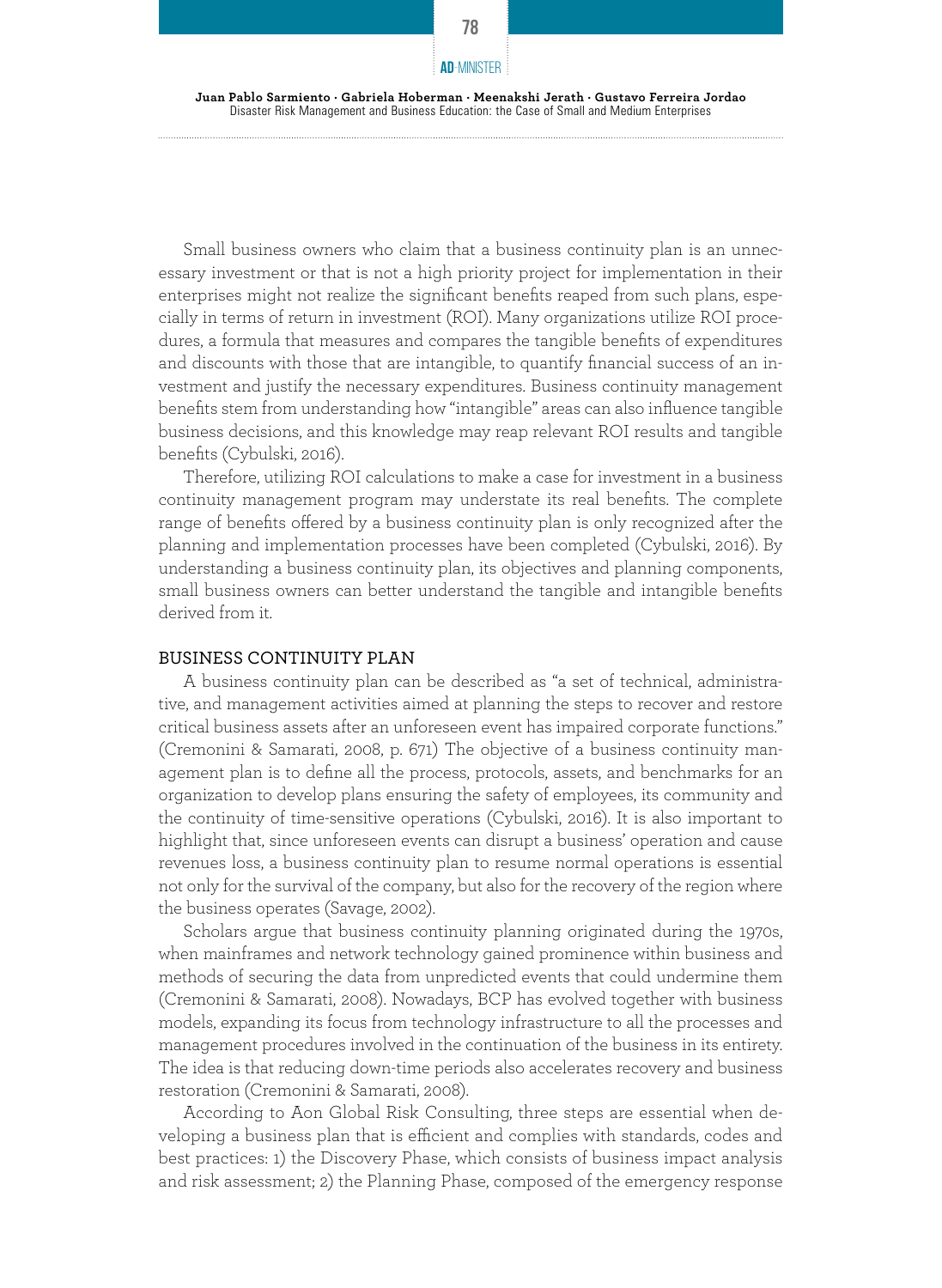

AD-minister Nº. 28 enero-junio 2016 pp. 73 - 90 · ISSN 1692-0279 · eISSN 2256-4322

and management and crisis management and communications steps; and 3) the Governance Phase, which follows the plan auditing, updating and exercising procedures (Figure 4).



Figure 3: Adapted from The Three Steps of a Business Continuity Plan (Cybulski, 2016)

The Discovery Process phase of a business continuity plan seeks to identify potential risks that a company is exposed to, and measure the amount of disruption an organization can withstand or those that must be addressed. The first process of the Discovery Phase is the Business Impact Analysis (BIA), which seeks to identify and qualify the time-sensitive business functions and processes. By measuring these processes, organizations are enabled to understand the point in time when an impact starts to drive negative consequences. Once these impacts are understood, the organization can develop the framework to accept, remediate, or develop planning strategies to support organizational recovery (Cybulski, 2016). The next step in the Discovery Phase is the risk assessment and remediation (RA), which yields measurable results by quantifying and qualifying those risks and threats that can disrupt the organizations ability to continue time-sensitive business functions and processes (Cybulski, 2016).

The second phase, the Planning Process, is composed of three separate but integrated plans to coordinate activities, authorities, and responsibilities during disasters. These plans utilize the information captured and analyzed during the Discovery Process phase to ensure the organization not only survives catastrophic events, but can more effectively manage the situation, and drive operational resiliency (Cybulski, 2016). The Emergency Management & Response plan outlines the initial strategies for responding to, and stabilizing an unforeseen event. First responders are responsible for life safety, stabilizing the incident, qualifying and remediation of damage, and communicating to authorities and the Crisis Management Team (Cybulski, 2016).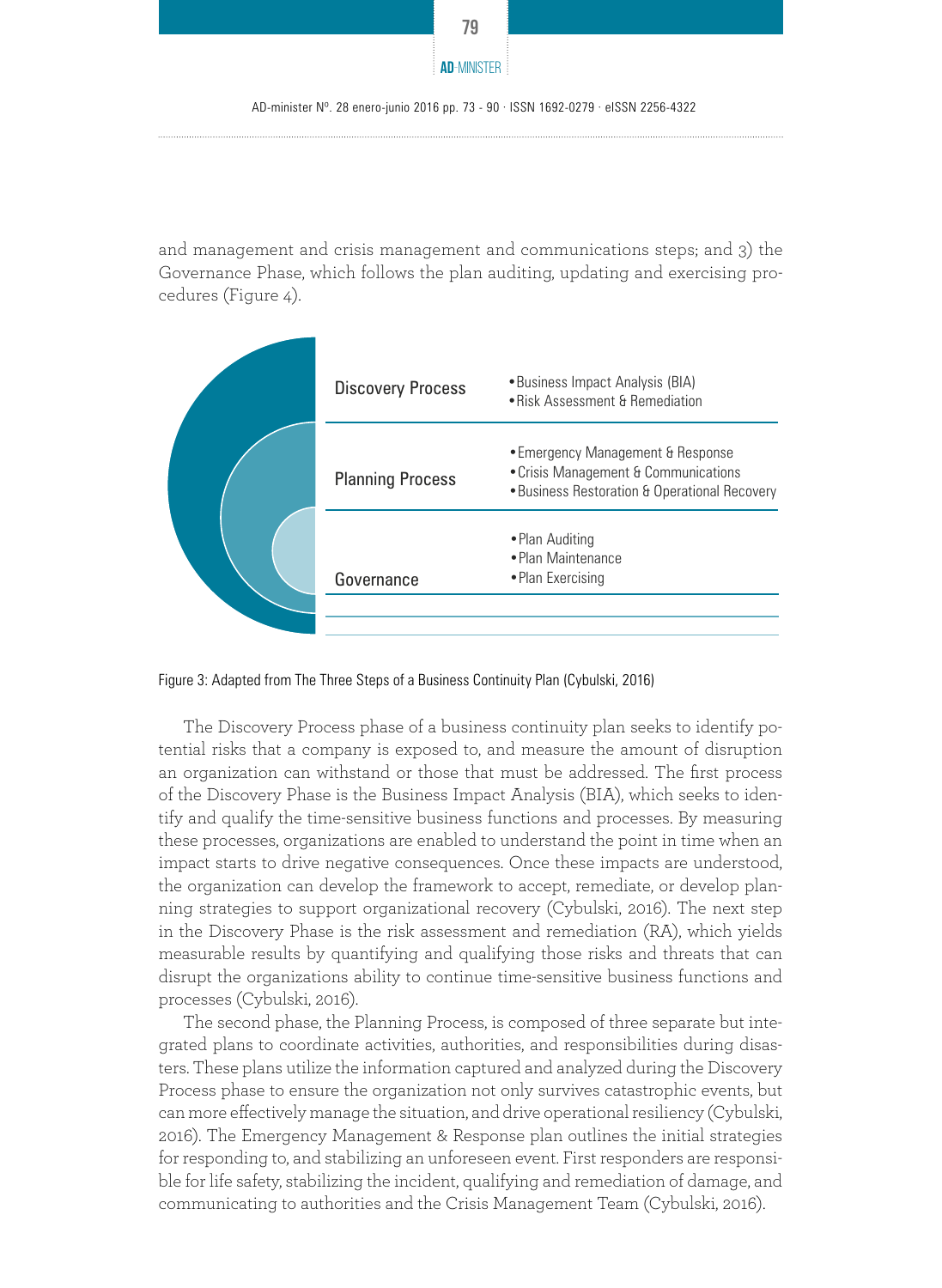The second plan to compose the Planning Process phase is the Crisis Management & Communications plan, which bridges the responsibility and coordination between the response team and business restoration and operational recovery; providing leadership, decision-making, and communications structure to support the restoring of critical functions. The last plan to compose the Planning Process is the development of business restoration and operational recovery plans, which includes the strategy development, documentation and deployment of activities required to restore and recover functional operations to meet or exceed the recovery time objective (Cybulski, 2016).

Lastly, the Governance phase provides the organization with the ability to keep the business continuity plans updated and accurate to their situation and risks. Three steps are devised in order to take on that task: plan auditing, updating, and exercising. Plan Auditing provides a formalized method for measuring the management of business continuity processes, and determining the effectiveness of the organization's objectives, and understanding of capabilities or maturity of the plans. Plan Updating ensures accurate and up to date strategies; resources and agreements have been documented in compliance with the business continuity policy. The Plan Exercising step is then conducted on a preset schedule in order to allow the participating teams to practice the plan implementation, strengthen responsibilities and capabilities while identifying improvements to strategies and resources (Cybulski, 2016).

It is important to highlight that these are general and broad steps that business continuity plans include in order to assess disaster risk and to provide guidelines for swift recovery of operations. Managers and small business owners that possess the full knowledge of their business will be able to fine tune the BCP to their company's needs. Additionally, disasters can take several forms. Some primarily affect individuals, while others have a larger, collective impact, such as natural and manmade disasters. Even though some of them may only cause short-term disruptions in normal business operation, the recovery of an impacted area from the many disasters can take much longer, especially if organizations have not made preparations in advance (Disaster Recovery, 2016).

## FIU, BUSINESS CONTINUITY AND SMES FROM SOUTH FLORIDA AND LAC

Based on the 2012 public-private study conducted by FIU-EEI, particularly on the findings that business size matters and that there is an urgent need to overcome "risk indifference", FIU understood the challenge and initiated a comprehensive strategy to focus on small businesses to help them incorporate business continuity plans (BCP) and disaster risk reduction measures in their daily operations. In 2014, the EEI-DRR program began the project involving business school representatives from the USAID/OFDA priority countries to expose them to the BCP-DRR approach in order to mainstream disaster risk reduction into their academic programs and community services. The project emphasizes partnerships between universities, national emergency organizations, chambers of commerce, and small business associations (tourism, food and agriculture, services) at national, sub-national, and local levels.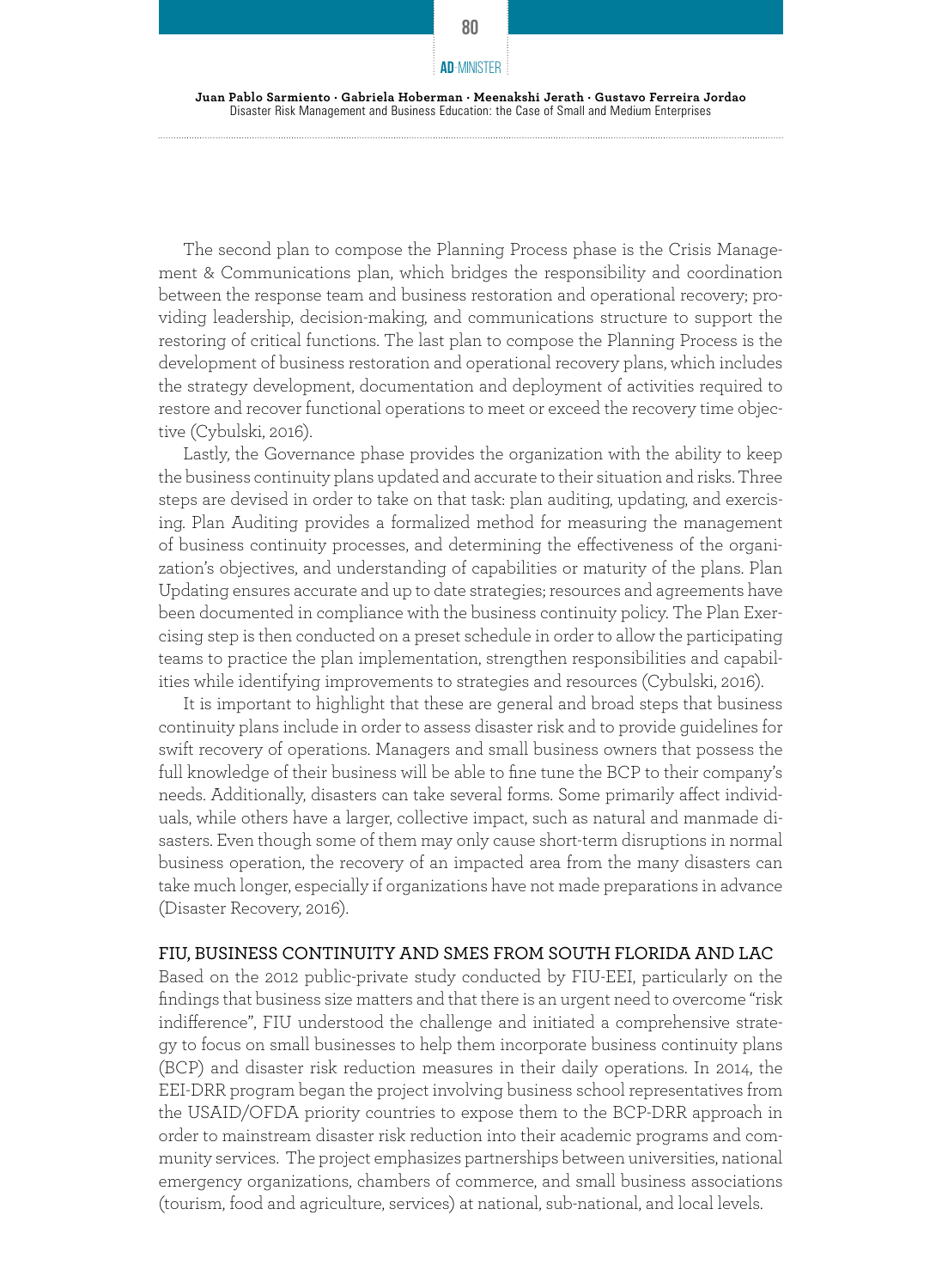**81**

The initiative encompasses four interventions: (1) developing a Small-and-Medium Enterprise (SME) disaster resiliency and recovery toolkit (in collaboration with the FIU Small Business Development Center (SBDC) to merge BCP and DRR into one single, comprehensive, and practical guideline; (2) translating that guideline into Spanish and adapting it to the Latin American and Caribbean environment; (3) implementing a 'train the trainers' strategy on the toolkit's usage; and (4) developing an SME application (SME app) (in collaboration with the FIU-Digital Communications Unit), based on the information in the SME toolkit. The SME App, developed for both iOS and Android mobile devices and tablets, will be available in both English and Spanish.

In addition, FIU-EEI joined the UNISDR (United Nations Office for Disaster Reduction) Private Alliance for Disaster Resilient Societies (ARISE) in 2013, leading Activity Stream #4: State of the Art Disaster Risk Management, Education, Training, and Outreach. In 2015, UNISDR and ARISE, with support from the Federal Government of Germany's Ministry for Economic Cooperation and Development (BMZ) partnered with FIU-EEI and twelve leading business schools to improve or introduce disaster risk management in higher education curricula and training services, which supports Priorities for Action I, III, and IV of the Sendai Framework. The process began with a call for White Papers that proposed innovative approaches to mainstreaming cutting-edge disaster management content into MBA programs and other academic offerings, themes addressed at the Toronto's DRR and Business Education Workshop in March 2016. The project also sought to engage the support of larger experienced corporations, particularly those working in public-private partnerships.

The Small Business Development Center (SBDC) and the Extreme Events Institute (EEI) head Florida International University's commitment to South Florida's community of Small and Medium Business Enterprises. . Both institutes have developed activities with cutting-edge knowledge of Business Continuity in order to provide support and increase the disaster resilience of the SMEs community. The SBDC activities with the Small Business community focus on South Florida's hurricane season, helping owners understand and assess the disaster impact on their business. Additionally, the SBDC presents Business Continuity as an achievable competitive advantage for small business owners, while helping to build disaster resilience by exposing stakeholders to essential concepts such as risk management, contingency planning, emergency preparedness, disaster recovery planning, succession planning, business continuity planning, cyber-security assessments, and disaster recovery planning.

The following are a collection of materials that the SBDC utilizes in their training and consulting activities:

• **SBDC Disaster Checklist**: A general checklist of everything that is vital for the small business owner to run its company. The checklists contain advice on how to prepare the essential aspects of the business, such as employees, customers, suppliers, equipment, property, company records, and insurance related information.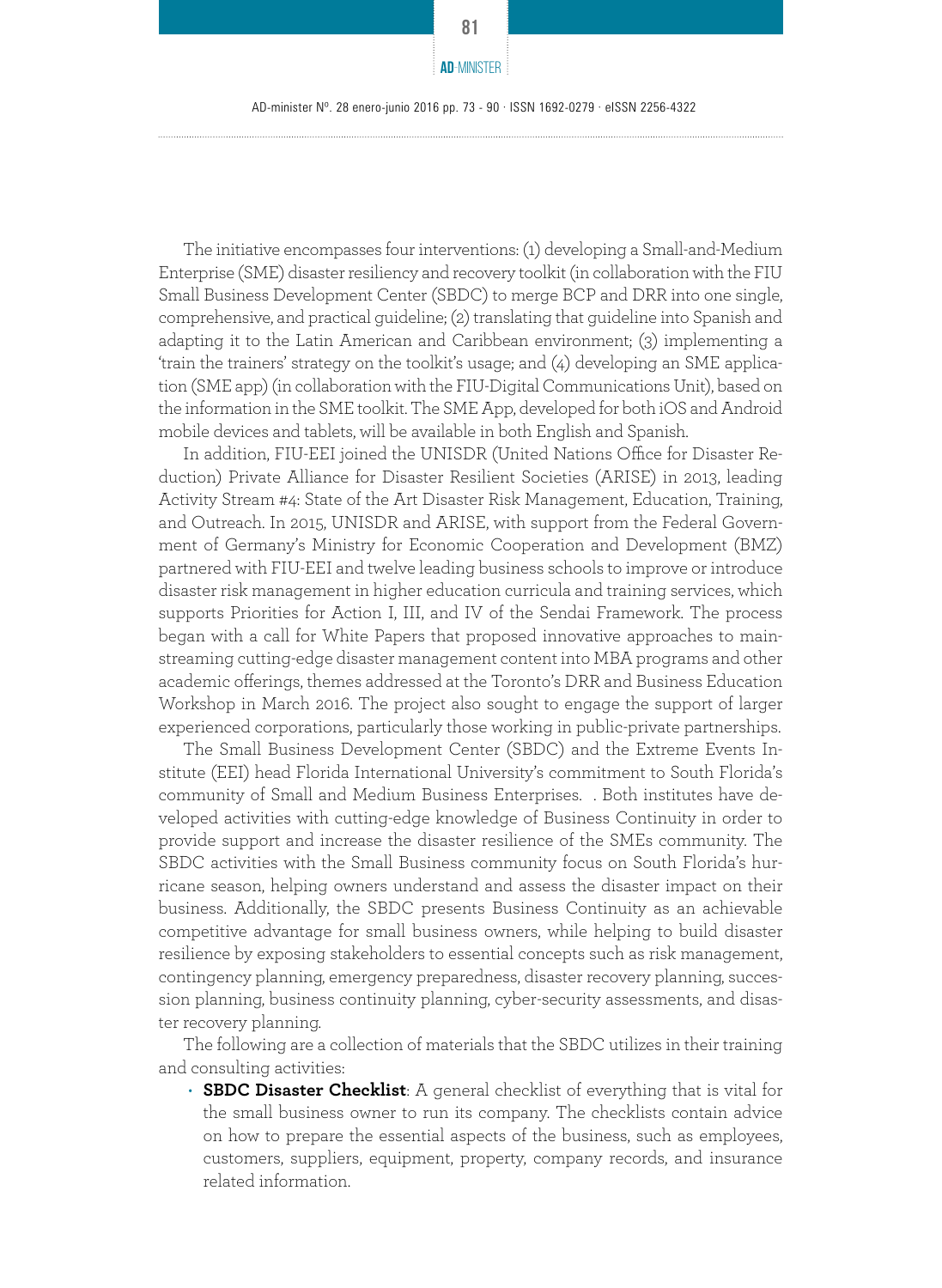

- **Disaster Tabletop Exercise**: The SBDC provides small business owners with training by applying scenarios in order to assess a business's disaster resilience. The purpose of the exercise is to review and discuss the actions they would take in a particular emergency, testing their emergency plan in an informal, low-stress environment.
- **SBDC Data and Cyber-Security Checklist**: The institute also provides data and cyber-security advice for small business owners in order to increase their protection against cyber-attacks and critical data loss. The advice ranges from internal procedures to minimize risk to hardware and asset management.
- **Disaster-related Apps**: The SBDC also provides small business owners with additional sources of information and tools to help build disaster resilience for small business owners. The following are the most popular apps for disaster preparedness and recovery:

#### **Box 2:** Popular apps for disaster preparedness and recovery

# Disaster-related Apps

Below are some of the most popular apps for disaster preparedness and disaster recovery:

# 1. Red Cross

The Red Cross is the gold standard in terms of quantity and quality of disaster apps. Their apps include first aid apps, hurricane apps, shelter finder apps, and a very informative app for children teaching them disaster preparedness tips. http://www.redcross.org/prepare/mobile-apps.

#### 2. ICE Standard

This app helps first respondents and emergency room personnel locate a person's updated medical information, emergency / medical contacts, medical insurance information, blood type, name, address and a photo verification of the individual. It backs up this information on your phone, so you can access it in your car with family/friends. http://emergencystandard.org/apps.

# 3. FEMA

If you download this app, you can receive alerts from National Weather Service for five different locations, access maps of disaster resources and shelters, and utilize other features. The app also has Spanish language capability and allows you to access Federal disaster assistance from your smartphone. http://www.fema.gov/mobile-app.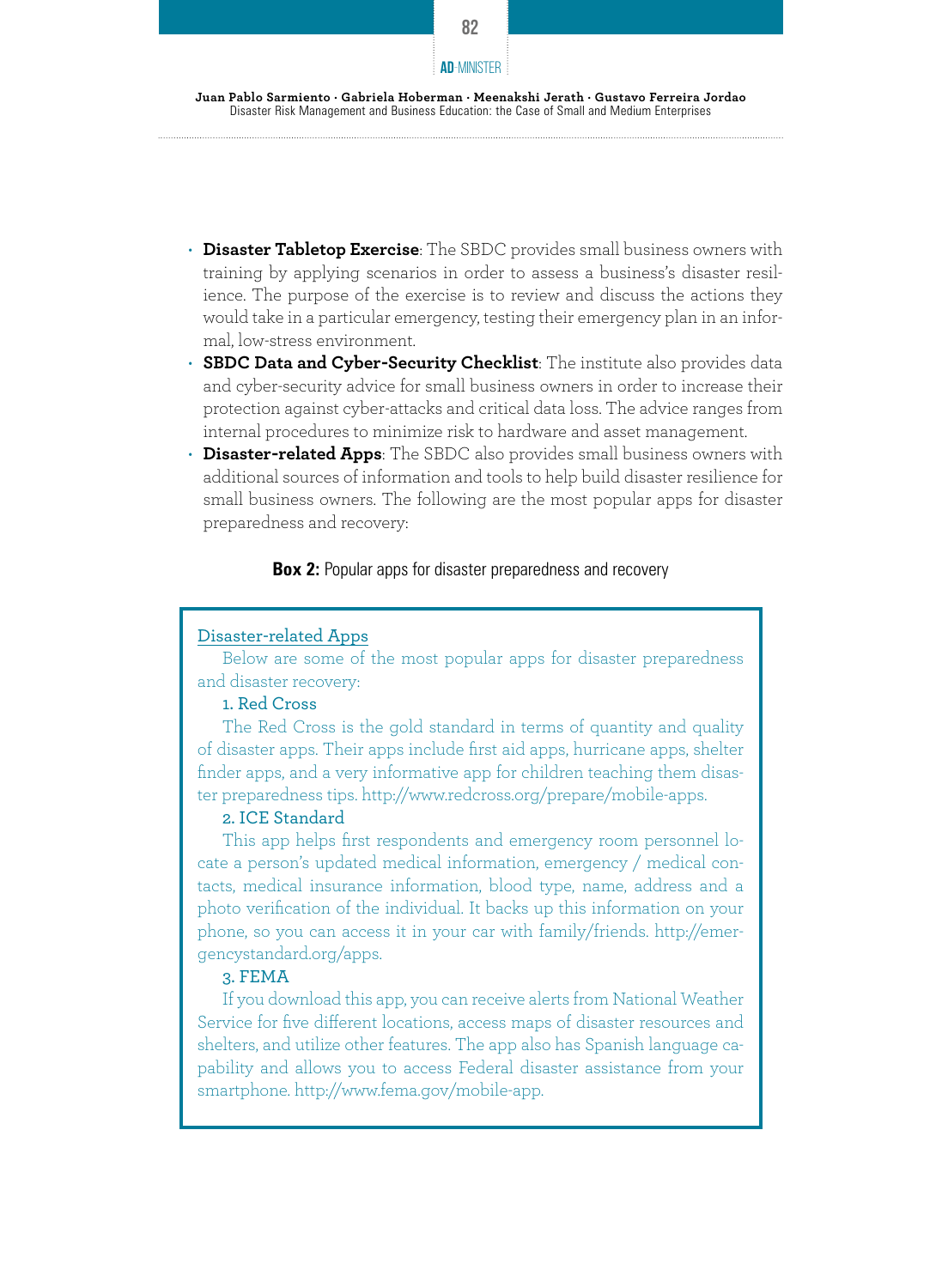AD-minister Nº. 28 enero-junio 2016 pp. 73 - 90 · ISSN 1692-0279 · eISSN 2256-4322

# 4. Hurricane Tracker

This is a very comprehensive app focused on hurricane-related information. You can see live hurricane briefings, access NOAA weather radio, see detailed satellite loops and maps, and receive updates on your phone. http://itunes.apple.com/us/app-hurricane-tracker/id327193945.

#### 5. Emergency Radio

The Emergency Radio app gives you live access to EMS, police, fire, NOAA weather and other frequencies. You can add favorites to quickly access those frequencies in an emergency. http://www.edgerift.com/emergency radio/.

The Extreme Events Institute has also developed several activities and tools in order to provide small business owners and other stakeholders to improve their businesses' disaster resilience. One of the best examples of EEI's engagement with the small business community is the promotion of *Pasantías*, or practicums in English. The motivation behind the *Pasantías* is to bridge the gap between the conceptual, the operational and the practical by combining site visits, presentations, real world observations, and discussions, taking advantage of noteworthy experiences and capabilities in South Florida.

The *Pasantías* aim to bring together professionals, technicians and leaders working in public administration, project management, non-government and international organizations, private sector, and academic institutions who have disaster risk reduction and/ responsibilities, putting special attention on those who can guide or influence their institutions toward improved disaster risk reduction and resilience. The *Pasantía* also looks at Business Continuity and Disaster Resilience from a high-level research down to community preparedness and illustrates the private sector's corporate social responsibility of developing Emergency Plans and Business Continuity Plans. A noteworthy fact of the *Pasantías* is that it not only involves stakeholders from South Florida's multi-cultural environment but also from Latin America and the Caribbean, extending its reach and commitment to small business owners and informal sector operating in those countries. The *Pasantías* provides real examples of topics such as risk identification and vulnerability assessment, risk reduction and transfer, and disaster management, recovery and business continuity plans.

Another example of EEI's activities aimed towards disaster resilience and business continuity for small business is the new Disaster Resiliency Toolkit for Smalland Medium Sized Enterprises (SMEs). This initiative is embodied by a mobile app that allows its users to have an accessible and easy-to-understand way to build

**AD**-MINISTER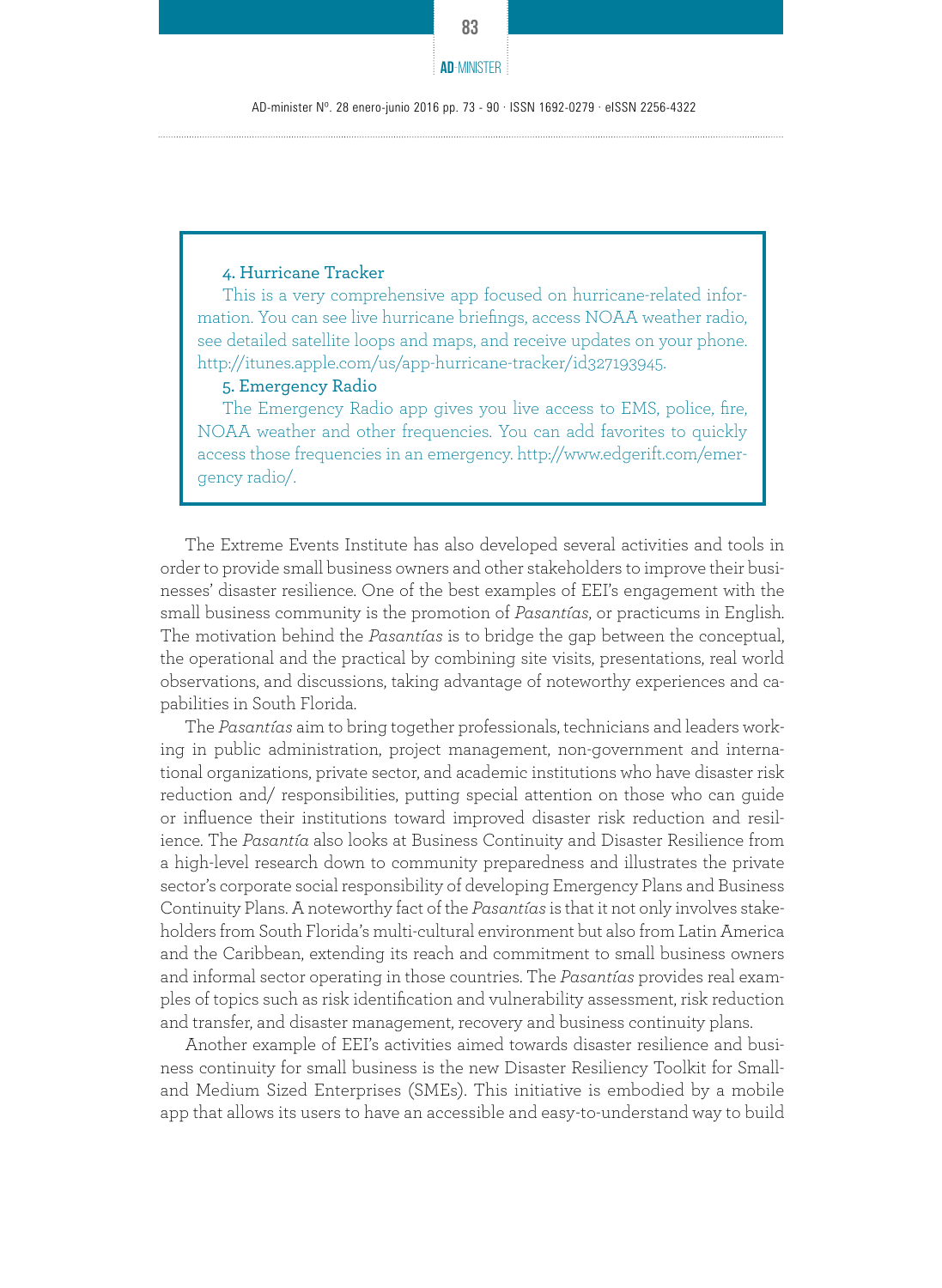

disaster resilience by self-designing and implementing business continuity plans for their organizations.

Disaster Risk Management and Business Education: the Case of Small and Medium Enterprises

| <b>DISASTER RESILIENCY</b><br><b>Toolkit for Small-and-Medium Sized</b><br><b>Enterprises (SMEs)</b> |
|------------------------------------------------------------------------------------------------------|
| Username                                                                                             |
| Password                                                                                             |
| <b>Forgot Username?</b><br><b>Forgot Password?</b>                                                   |
| Sign In                                                                                              |

Figure 4: The SME App's initial screen (FIU-Disaster Risk Reduction Program, 2016)

The app allows users to answer a predetermined questionnaire about their organization that can relate from its assets, business category, number of employees, annual sales and more. The questionnaire is the first step a user takes to assess the risks their businesses face and a fundamental step for the construction of a solid and reliable business continuity plan.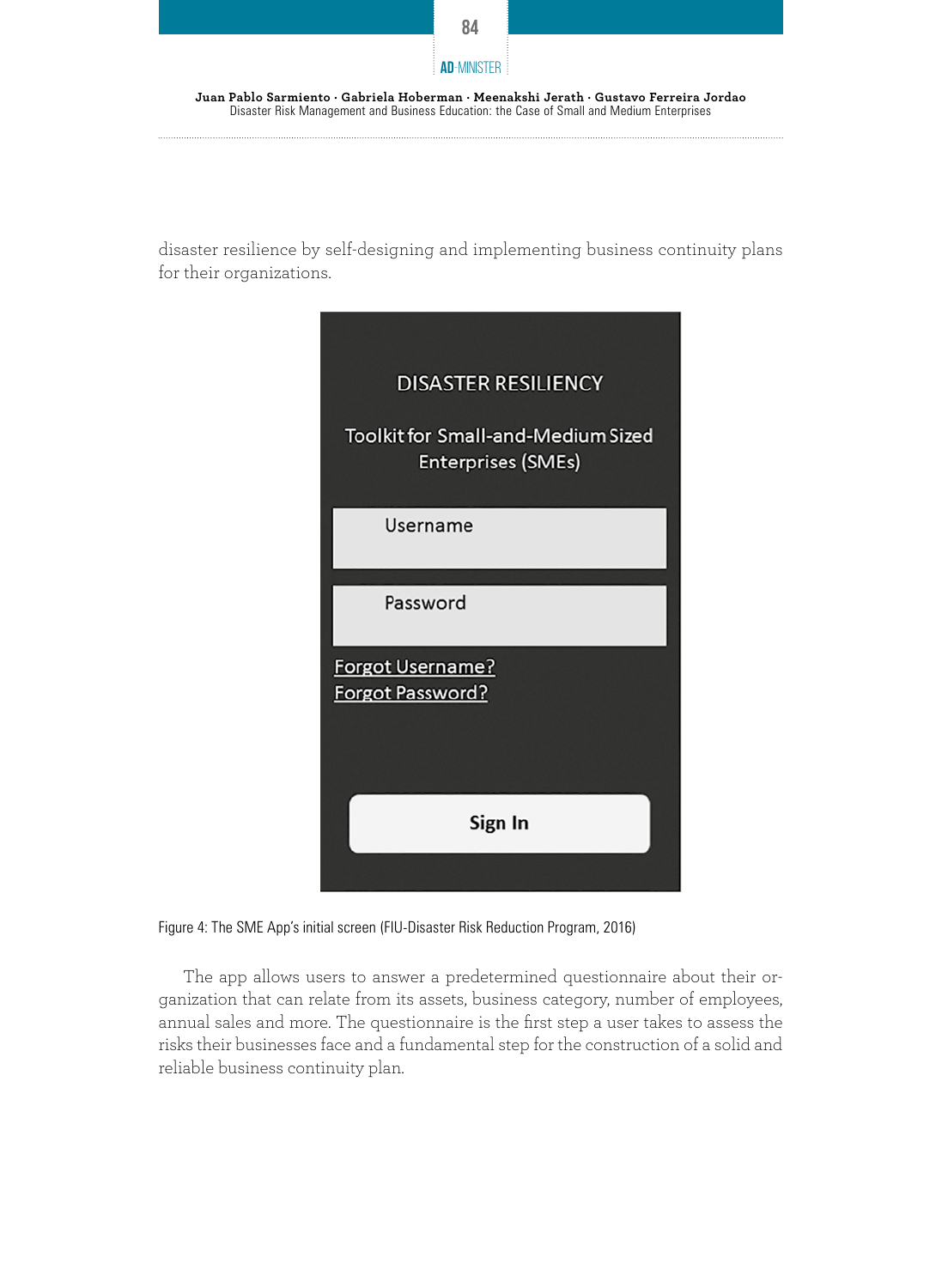



Figure 5: Business Continuity questionnaire (Disaster Risk Reduction Program, 2016)

The Disaster Resiliency Toolkit for Small-and-Medium Sized Enterprises app offers a step-by-step approach to building a Business Continuity plan. The whole plan is composed of a business assessment, response and recovery steps. Inside each step, the app provides users with brief explanations of what constitutes the phase of the Business Continuity plan for a better understanding.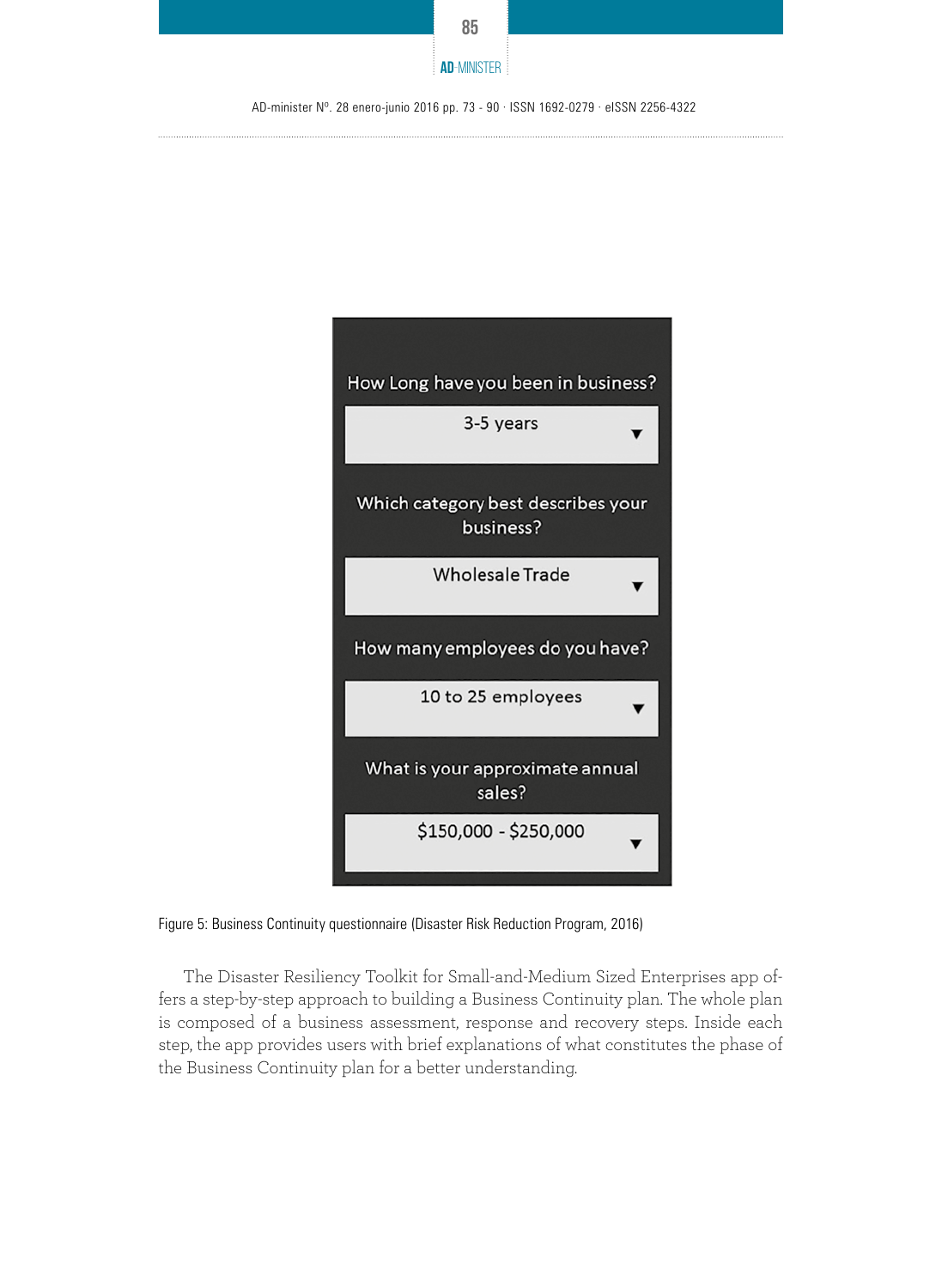

**Juan Pablo Sarmiento · Gabriela Hoberman · Meenakshi Jerath · Gustavo Ferreira Jordao**  Disaster Risk Management and Business Education: the Case of Small and Medium Enterprises

| Carrier <sup>•</sup>                                                                                                                                                                                                                                                                                                                                                                                                                        | 10:40 AM                        |   |  |
|---------------------------------------------------------------------------------------------------------------------------------------------------------------------------------------------------------------------------------------------------------------------------------------------------------------------------------------------------------------------------------------------------------------------------------------------|---------------------------------|---|--|
|                                                                                                                                                                                                                                                                                                                                                                                                                                             | <b>Get Prepared</b>             |   |  |
| You have put a great deal of time and resources into<br>growing your business. One incident could wipe away years<br>of hard work and impact your family, your employees, and<br>your community. To better prepare your business for<br>disasters that can and will happen you need to evaluate<br>potential risks to your business, decide on controls to<br>mitigate risks, and prepare a business<br>continuity/emergency response plan. |                                 |   |  |
|                                                                                                                                                                                                                                                                                                                                                                                                                                             | <b>Evaluate Potential Risks</b> | D |  |
|                                                                                                                                                                                                                                                                                                                                                                                                                                             | <b>Mitigate Risks</b>           | O |  |
|                                                                                                                                                                                                                                                                                                                                                                                                                                             | <b>Preparedness Checklist</b>   | 0 |  |
|                                                                                                                                                                                                                                                                                                                                                                                                                                             | Planning                        | D |  |
|                                                                                                                                                                                                                                                                                                                                                                                                                                             |                                 |   |  |
|                                                                                                                                                                                                                                                                                                                                                                                                                                             |                                 |   |  |
|                                                                                                                                                                                                                                                                                                                                                                                                                                             |                                 |   |  |
|                                                                                                                                                                                                                                                                                                                                                                                                                                             |                                 |   |  |

Figure 6: Business Continuity phases (FIU-Disaster Risk Reduction Program, 2016)

 $\heartsuit$ 

Get Prepare

After the user completes filling all the categories to build its Business Continuity plan, the app provides useful advice for small and medium business owners and suggests other apps that will provide further information, allowing them to build disaster resilience into their organizations.

 $\bigoplus$ 

C

Recov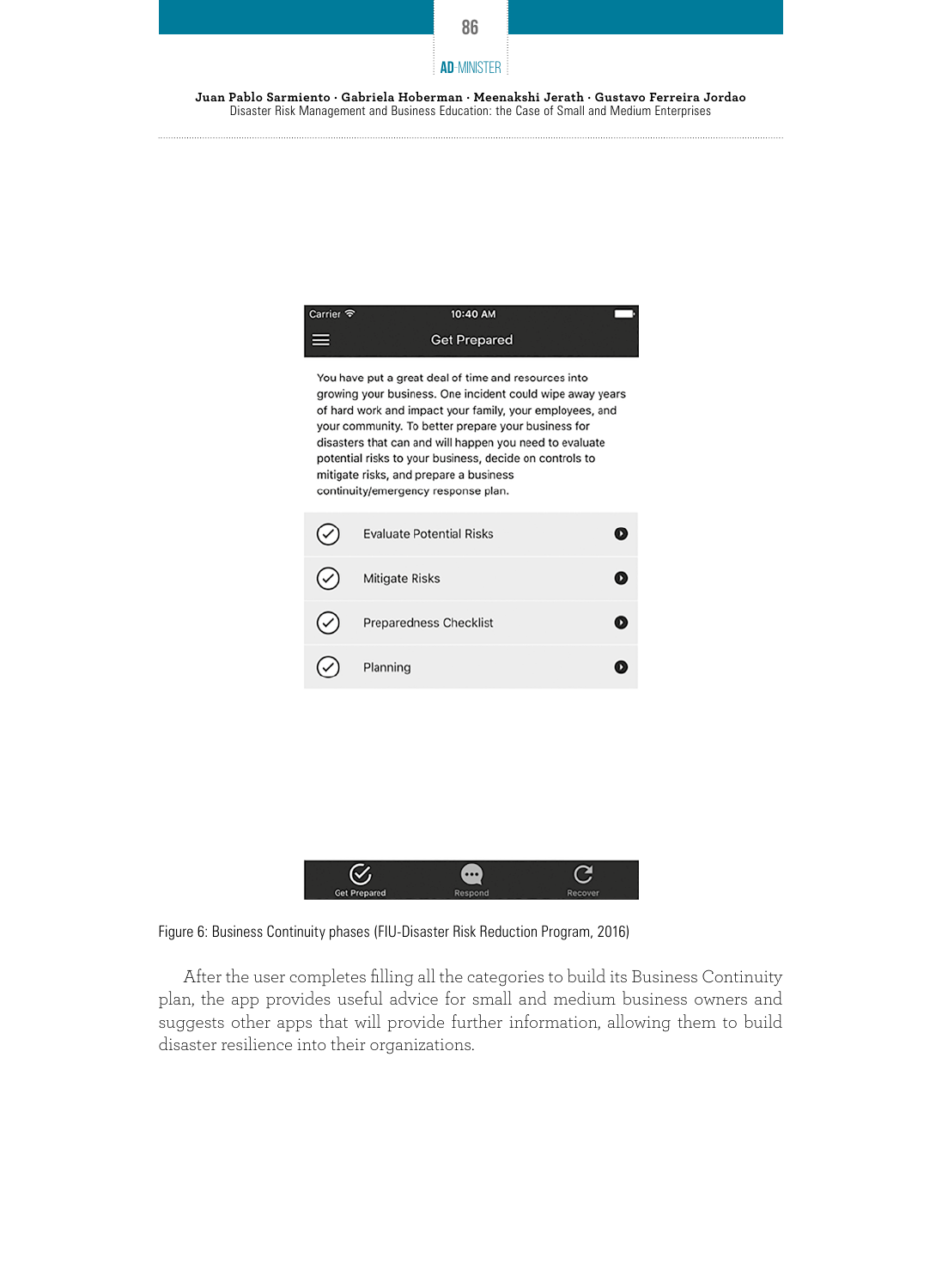



Figure 7: SME App's useful disaster tips (FIU-Disaster Risk Reduction Program, 2016)

The Disaster Resilience Toolkit for Small-and-Medium Sized Enterprises is a very useful tool for small and medium business owners to prepare for unforeseen events, as well as an accessible and educational tool to spread knowledge on how to build business continuity plans. The Disaster Resilience Toolkit for Small-and-Medium Sized Enterprises will be available in English and Spanish for both mobile operational systems iOS and Android by June 2016.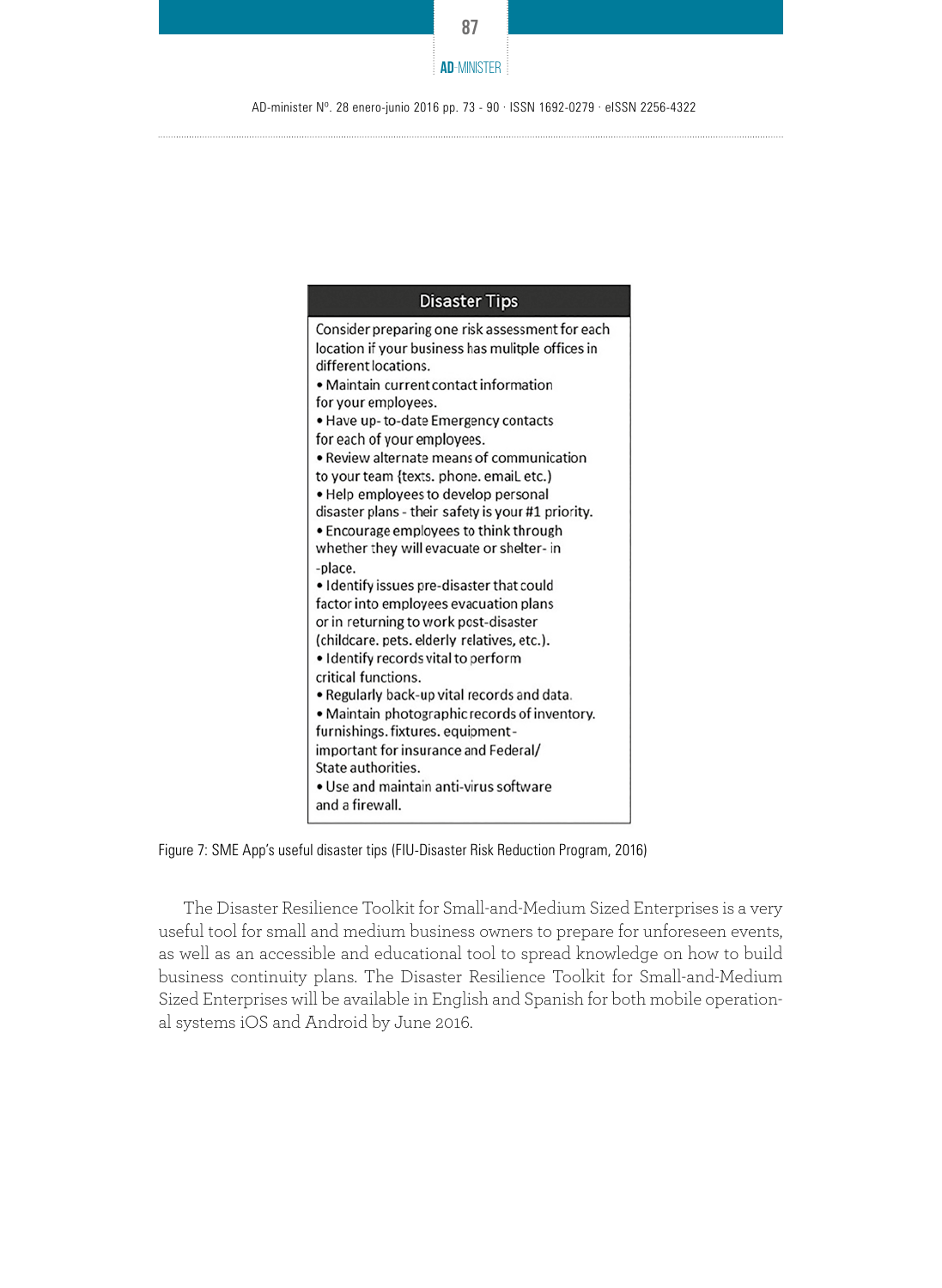#### **Juan Pablo Sarmiento · Gabriela Hoberman · Meenakshi Jerath · Gustavo Ferreira Jordao**  Disaster Risk Management and Business Education: the Case of Small and Medium Enterprises

#### CONCLUSIONS

The quest to involve business schools in disaster risk reduction topics represented an important challenge during the last decade for all actors involved. Looking for windows of opportunity, the FIU-EEI DRR program has developed a systematic strategy with two approaches: first, identifying business schools to mainstream the crosscutting topics of disaster risk reduction. During this process, several business schools with key themes related to crosscutting issues of business and disaster risk reduction in their curricula were selected. Second, fostering a better collaboration between business schools and small business enterprises and associations. With this strategy in mind, the FIU-EEI DRR program, with support from USAID, has organized a workshop in Medellín, Colombia, in June 2016. The workshop aims at exposing leading business schools from six Latin American and Caribbean countries to the BCP-DRR approach to mainstream DRR into their academic programs and community services. FIU expects that business schools along with their national emergency organizations will reach out to other stakeholders, such as chambers of commerce and small business associations, after this experience.

Both institutes, SBDC and EEI, embody FIU's passion for entrepreneurship and its commitment to the SMEs community. The Small Business Development Center, by providing South Florida's entrepreneurs with a range of professional activities, such as business consulting and management training, plays a key role in disseminating vital information for small business owners and aspirant entrepreneurs to face the challenges of the global business environment, and build increasingly resilient operations against unforeseen events. The Extreme Events Institute sets a true example of FIU's "Worlds Ahead' spirit by leading research and applications in extreme events and developing cutting-edge knowledge in disaster resilience, including disaster risk management, vulnerability reduction, preparedness, business continuity, emergency response, and resilience. Together, these institutes make much more than a case for FIU's experience with Small-and-Medium Sized Enterprises.

#### REFERENCES

- Alesch, D. J., Holly, J. N., Mittler, E., & Nagy, R. (2001). *Organizations at Risk: What Happens When Small Businesses and Not-for-Profits Encounter Natural Disasters*, Small Organizations Natural Hazards Project First Year Technical Report. Fairfax: Public Entity Risk Institute.
- Armstrong, L. (2007). Data Lost, Data Found. *Bloomberg*. Retrieved from http://www.bloomberg.com/news/ articles/2007-09-02/data-lost-data-found.
- Asgary, A., Anjum, M. I., & Azimi, N. (2012). Disaster recovery and business continuity after the 2010 flood in Pakistan: Case of small businesses*. International Journal of Disaster Risk Reduction*, *2*, 46-56. doi:10.1016/j. ijdrr.2012.08.001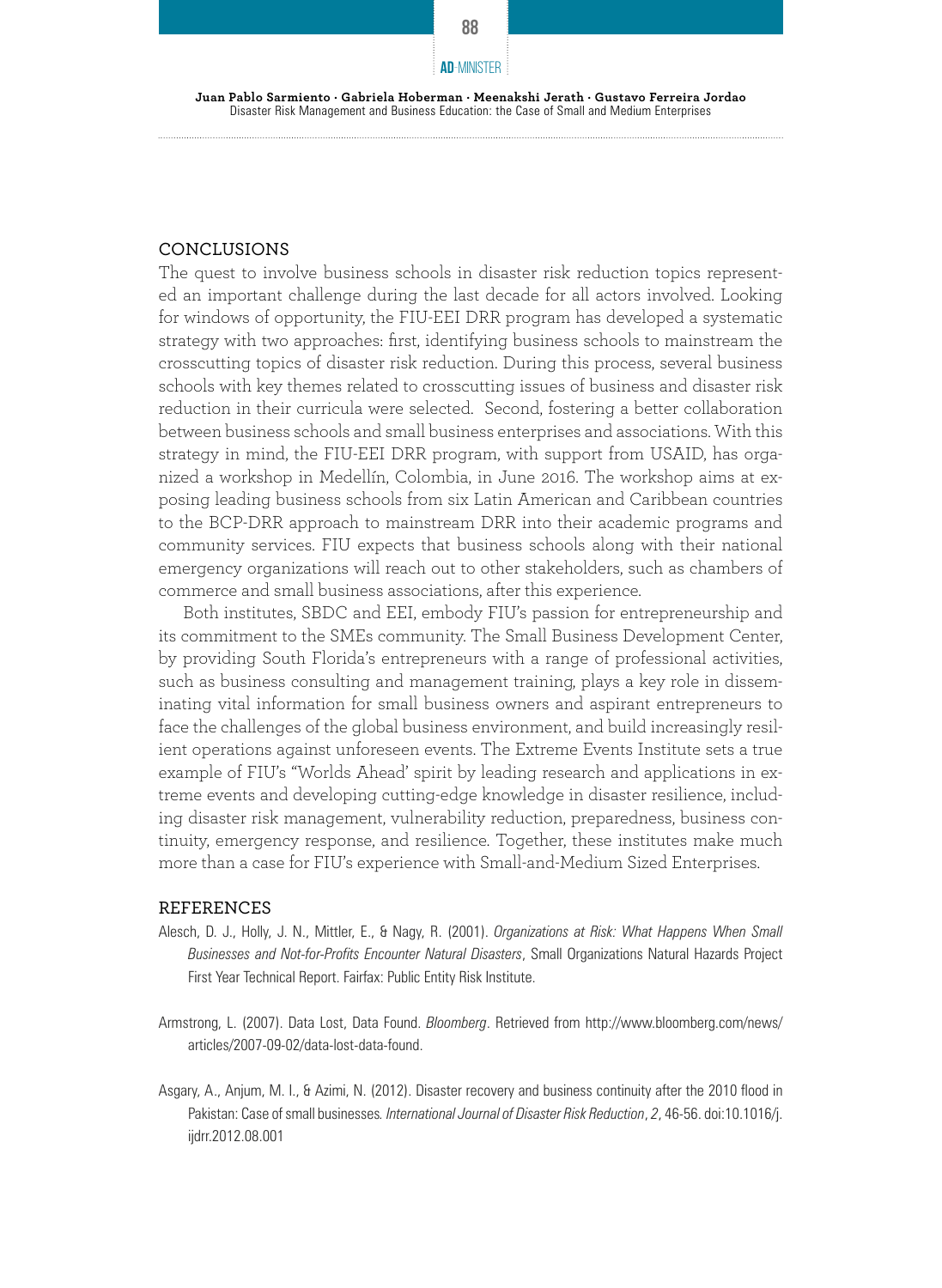

#### **AD**-MINISTER

AD-minister Nº. 28 enero-junio 2016 pp. 73 - 90 · ISSN 1692-0279 · eISSN 2256-4322

- Cremonini, M. A. & Samarati, P. (2008). Business Continuity Planning. In H. Bidgoli (Ed.), *Handbook of Computer Networks: Distributed Networks, Network Planning, Control, Management, and New Trends and Applications*, (pp. 671-688). New Jersey: NJ, 2008.
- Cybulski, G. T.. (2016). *Business Continuity Management: Return on Investment.* Aon Global Risk Consulting
- Dahlhamer, J. M., & D'Souza, M. J. (1997). Determinants of Business-Disaster Preparedness in Two U.S. Metropolitan Areas. *International Journal of Mass Emergencies and Disasters*, 15(*2*), 265-281.
- Dahlhamer, J. M., & Tierney, K. J. (1996). *Winners and losers: Predicting business disaster recovery outcomes following the Northridge earthquake*. Newark: Disaster Research Center, University of Delaware.
- Disaster Recovery. (2016). Business Continuity & Disaster Recovery Planning. Retrieved from http://www. disasterrecovery.org/disaster\_recovery.html.
- Eastern Kentucky University (2016). Top Natural Disasters that Threaten Businesses. Department of Safety, Security, and Emergency Management, Retrieved April 12, 2016, from http://safetymanagement.eku.edu/ resources/infographics/top-natural-disasters-that-threaten-businesses/.
- Florida International University. (2016a). Disaster Risk Reduction Program. Retrieved April 11, 2016, from http:// drr.fiu.edu/disaster-risk-reduction-program/.
- Florida International University. (2016b). History. Retrieved from http://www.fiu.edu/about-us/history/index. html.
- Florida Small Business Development Center Network. (2016). Miami. Retrieved April 11, 2016, from http:// floridasbdc.org/locations/florida-international-university-miami/.
- *Global assessment report on disaster risk reduction 2013: From shared risk to shared value: The business case for disaster risk reduction*. (2013). Geneva, Switzerland: United Nations International Strategy for Disaster Reduction.
- Hammock, R. (2015). Only 37% of Small Businesses Have a Formal Disaster Preparation Plan. Retrieved April 12, 2016, from http://smallbusiness.com/operating/despite-a-decade-of-historic-disasters-only-37-of-smallbusinesses-have-a-formal-plan-for-disaster-preparation-recovery/.
- HP & SCORE. (2008). Impact *on U.S. Small Business of Natural & Man-Made Disasters*. Compilation of public and private sector.
- Kroll, C., Landis, J., Shen, Q., & Stryker, S. (1990). The Economic impact of the Loma Prieta Earthquake: A focus on small business. *Berkeley Planning Journal*, 5, 40-58.